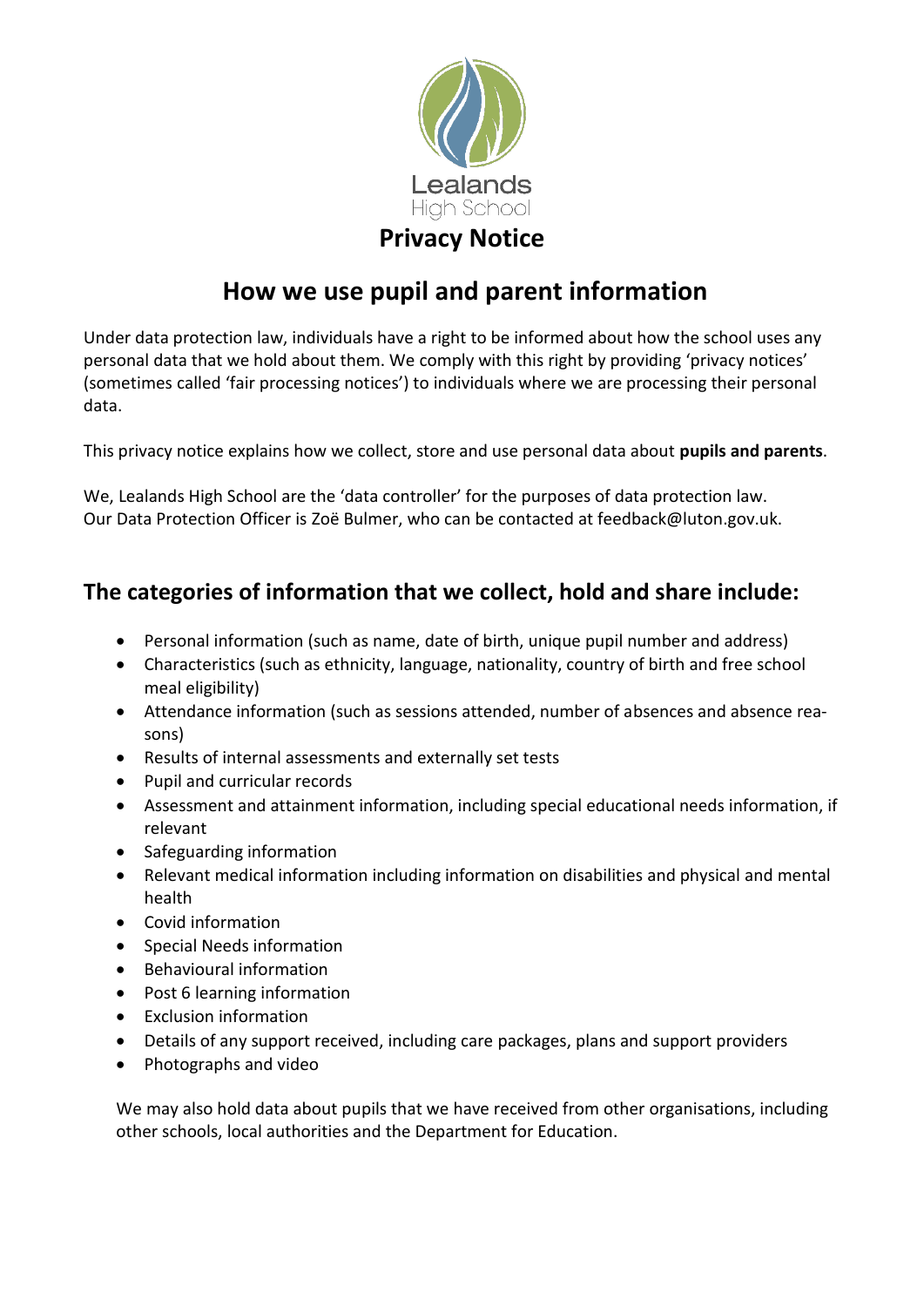# **Why we collect and use this information**

We use data collected:

- to support learning
- to provide extra-curricular activities
- to monitor and report on progress
- to provide appropriate pastoral care
- to protect pupil welfare
- to assess the quality of our services
- to assess equalities
- to comply with safeguarding obligations
- to comply with the law regarding data sharing
- to comply with the law regarding health and safety
- to share data for statutory inspections and audit purposes
- to protect public health
- to comply with other legal duties

#### **The lawful basis on which we use this information**

We only collect and use personal data when the law allows us to. We are required to share information with our local authority (LA) and the Department for Education (DfE) under section 3 of The Education (Information About Individual Pupils) (England) Regulations 2013.

Most commonly, we process data where:

- We need to comply with a legal obligation
- We need it to perform an official task in the public interest

We may also process personal data in situations where:

- We have obtained consent to use it in a certain way
- We need to protect the individual's vital interests (or someone else's interests)

Where we have obtained consent to use pupils' personal data, this consent can be withdrawn at any time. We will make this clear when we ask for consent, and explain how consent can be withdrawn.

Some of the reasons listed above for collecting and using personal data overlap, and there may be several grounds which justify our use of this data.

# **Collecting this Information**

While the majority of information we collect is mandatory, there is some information that can be provided voluntarily.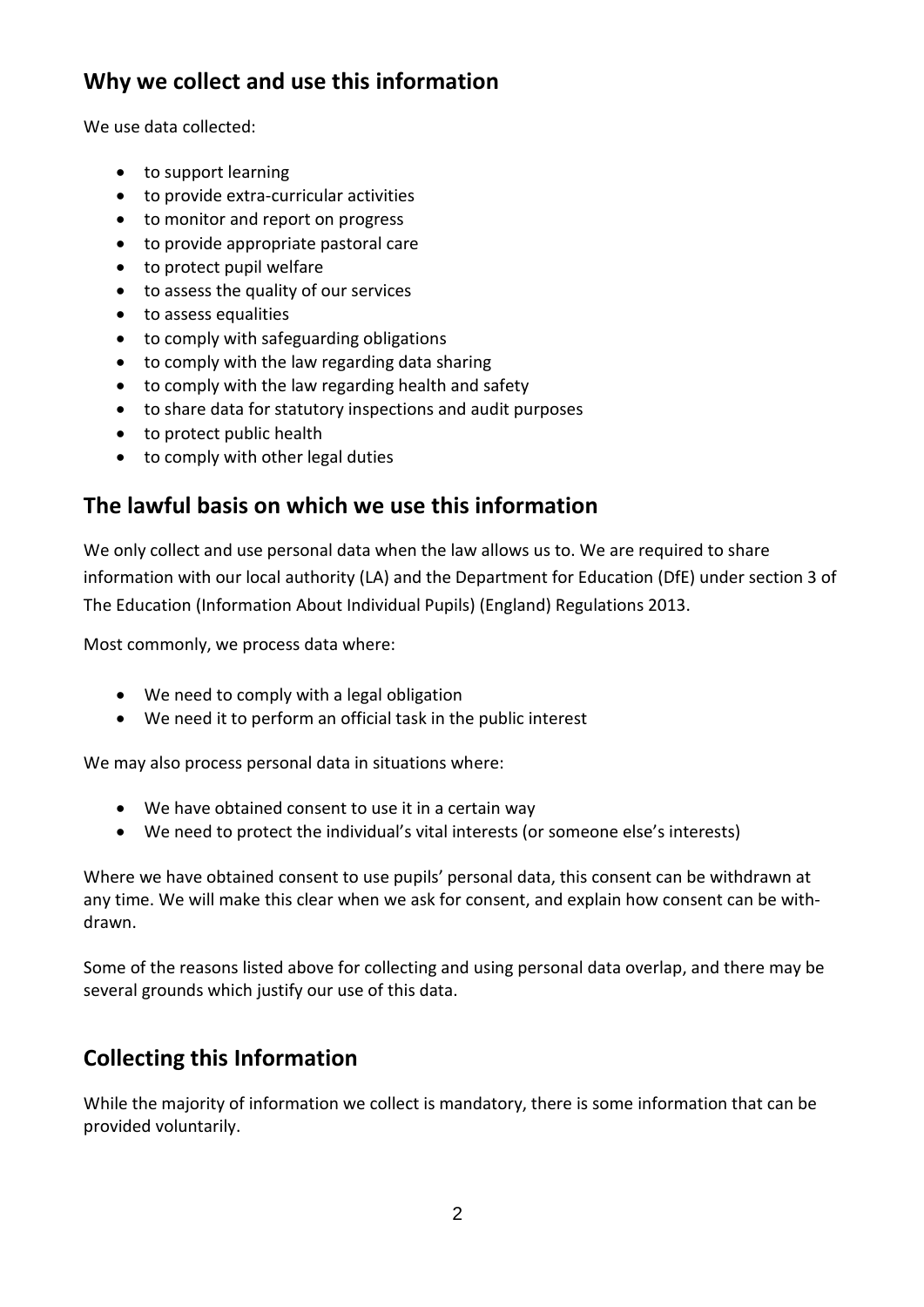Whenever we seek to collect information from you or your child, we make it clear whether providing it is mandatory or optional. If it is mandatory, we will explain the possible consequences of not complying.

#### **How we store this Data**

We keep personal information about pupils and parents/guardians while a child is attending our school. We may also keep it beyond their attendance at our school if this is necessary in order to comply with our legal obligations. Our record retention schedule is available on our website.

### **Why we share information**

We do not share information about pupils with any third party without consent unless the law and our policies allow us to do so.

# **Who we share information with**

We share information with:

- Our local authority to meet our legal obligations to share certain information with it, such as safeguarding concerns and exclusions
- The Department for Education
- The pupil's family and representatives
- Educators and examining bodies
- Our regulator Ofsted
- Suppliers and service providers where necessary to enable them to provide the service we have contracted them for
- Health and social welfare organisations
- Professional advisers and consultants, e.g. local authority educational adviser, SEND specialist teaching team etc
- Other schools, for example to facilitate the transition of pupils from one school to another, or staff from other schools moderating the work of our own staff and sharing best practice
- $\bullet$  TFU e.g. registers, injuries sustained during the school day
- After-School clubs e.g. registers and collection arrangements
- Police forces, courts, tribunals
- online education providers
- support staff
- NHS
- Public Health England

### **Data collection requirements:**

To find out more about the data collection requirements placed on us by the Department for Education (for example; via the school census) go to [https://www.gov.uk/education/data](https://www.gov.uk/education/data-collection-and-censuses-for-schools)[collection-and-censuses-for-schools.](https://www.gov.uk/education/data-collection-and-censuses-for-schools)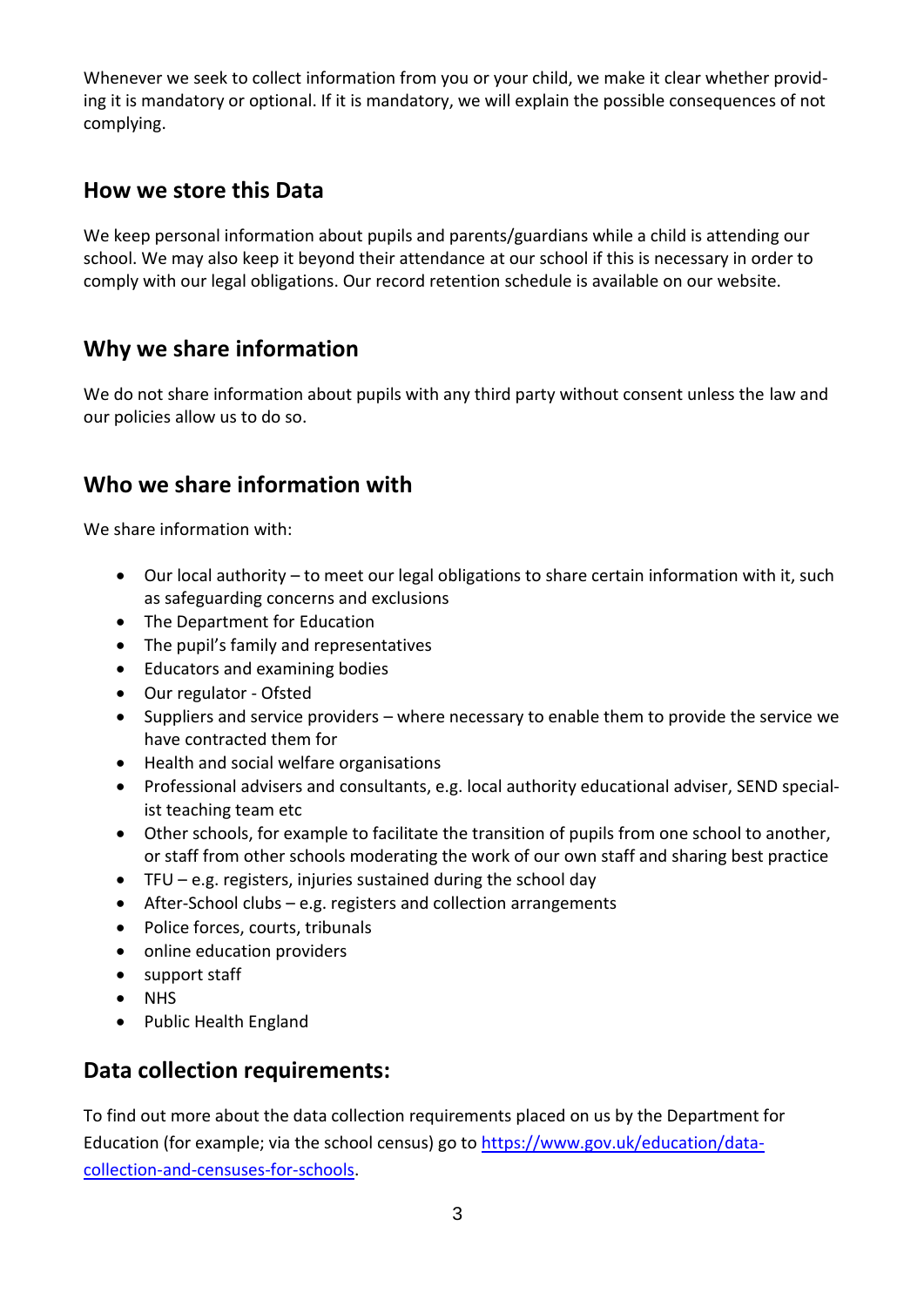# **Youth support services**

#### **Pupils aged 13+**

Once our pupils reach the age of 13, we also pass pupil information to our local authority and / or provider of youth support services as they have responsibilities in relation to the education or training of 13-19 year olds under section 507B of the Education Act 1996.

This enables them to provide services as follows:

- youth support services
- careers advisers

A parent or guardian can request that **only** their child's name, address and date of birth is passed to their local authority or provider of youth support services by informing us. This right is transferred to the child / pupil once he/she reaches the age 16.

information about services for young people, please visit our local authority website.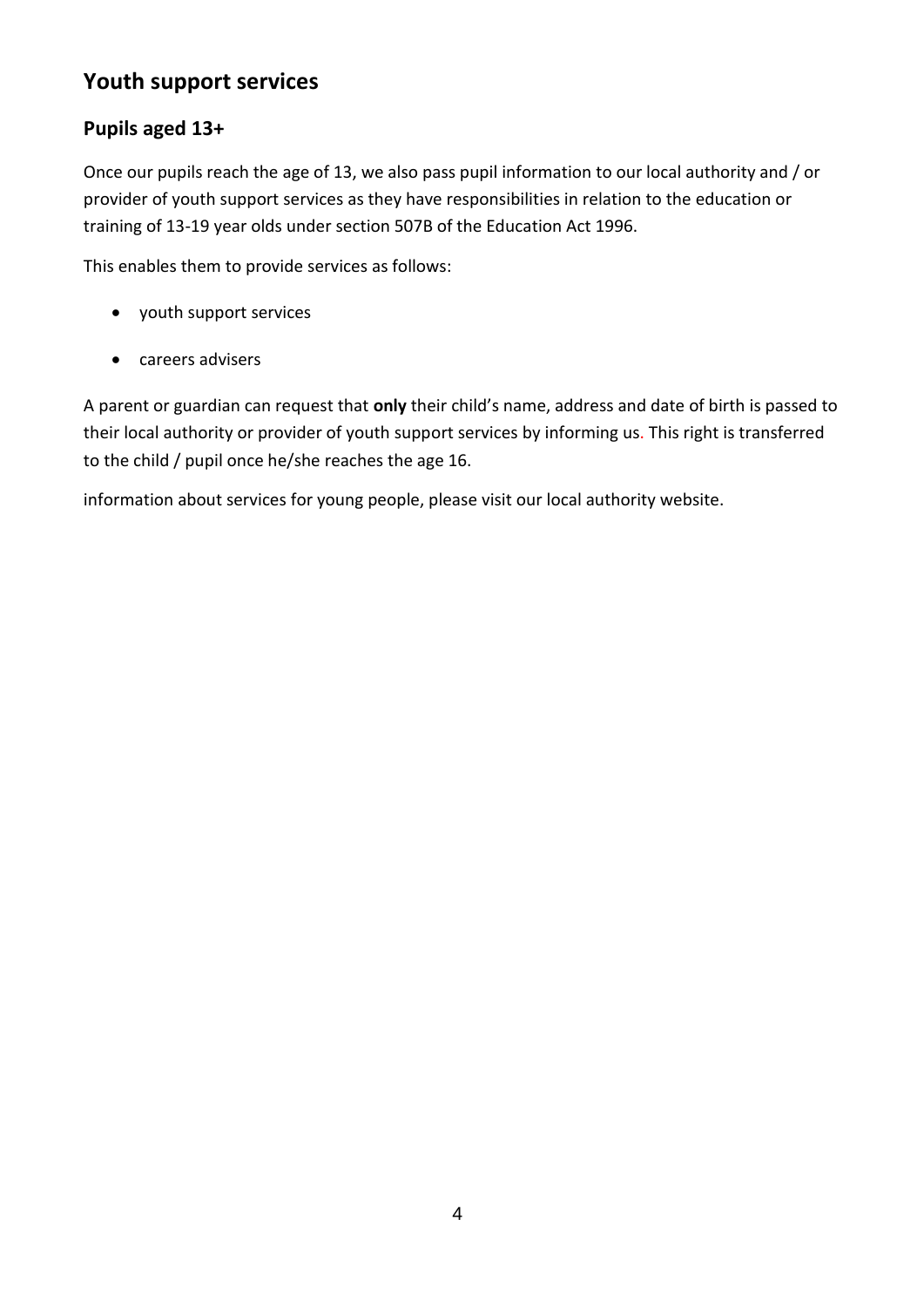# **The National Pupil Database (NPD)**

The NPD is owned and managed by the Department for Education and contains information about pupils in schools in England. It provides invaluable evidence on educational performance to inform independent research, as well as studies commissioned by the Department. It is held in electronic format for statistical purposes. This information is securely collected from a range of sources including schools, local authorities and awarding bodies.

We are required by law, to provide information about our pupils to the DfE as part of statutory data collections such as the school census and early years' census. Some of this information is then stored in the NPD. The law that allows this is the Education (Information About Individual Pupils) (England) Regulations 2013.

To find out more about the NPD, go to [https://www.gov.uk/government/publications/national](https://www.gov.uk/government/publications/national-pupil-database-user-guide-and-supporting-information)[pupil-database-user-guide-and-supporting-information.](https://www.gov.uk/government/publications/national-pupil-database-user-guide-and-supporting-information)

The department may share information about our pupils from the NPD with third parties who promote the education or well-being of children in England by:

- conducting research or analysis
- producing statistics
- providing information, advice or guidance

The Department has robust processes in place to ensure the confidentiality of our data is maintained and there are stringent controls in place regarding access and use of the data. Decisions on whether DfE releases data to third parties are subject to a strict approval process and based on a detailed assessment of:

- who is requesting the data
- the purpose for which it is required
- the level and sensitivity of data requested: and
- the arrangements in place to store and handle the data

To be granted access to pupil information, organisations must comply with strict terms and conditions covering the confidentiality and handling of the data, security arrangements and retention and use of the data.

For more information about the department's data sharing process, please visit: <https://www.gov.uk/data-protection-how-we-collect-and-share-research-data>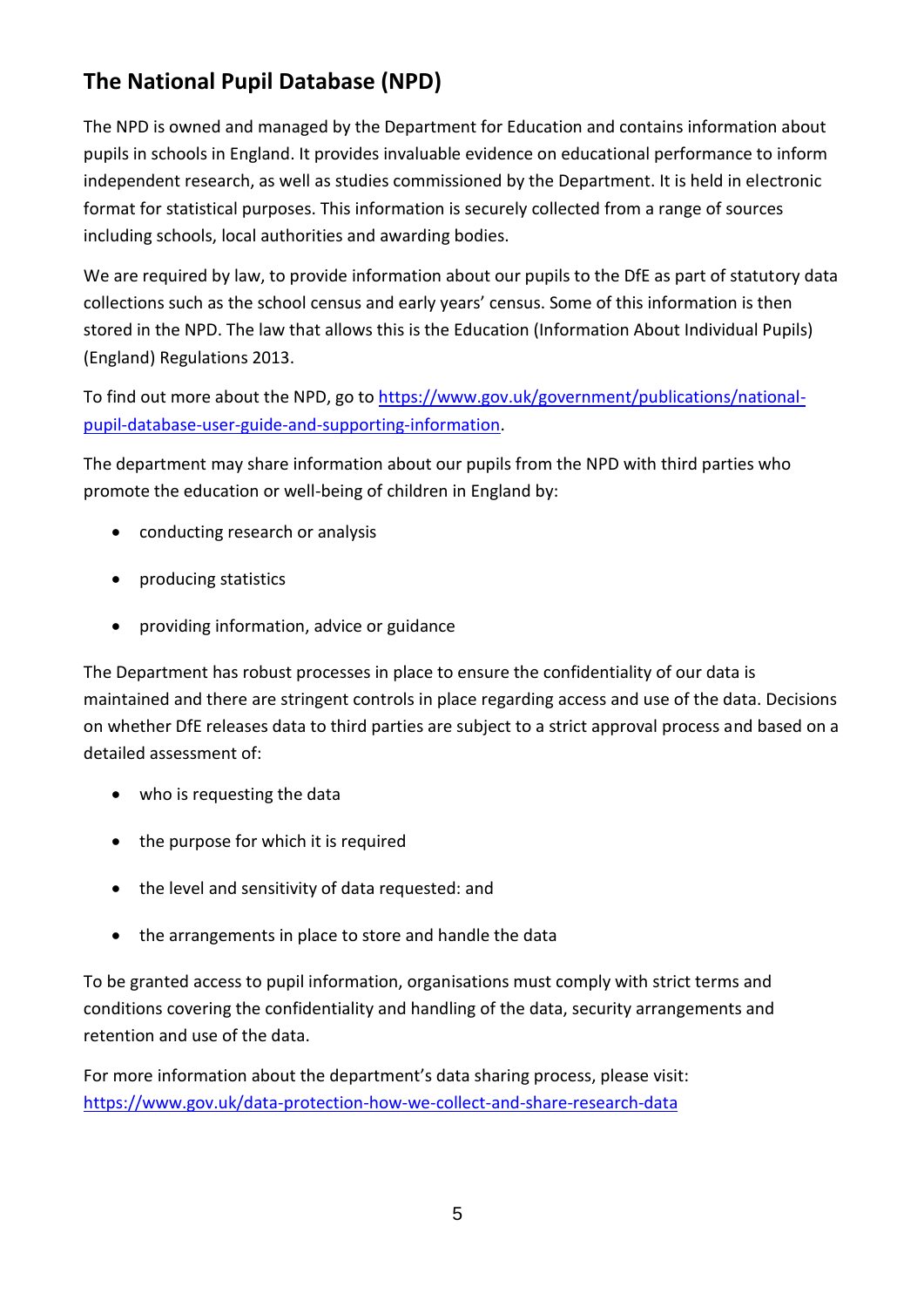For information about which organisations the department has provided pupil information, (and for which project), please visit the following website:

<https://www.gov.uk/government/publications/national-pupil-database-requests-received>

To contact DfE:<https://www.gov.uk/contact-dfe>

#### **Transferring Data Internationally**

Where we transfer personal data to a country or territory outside the European Economic Area, we will do so in accordance with data protection law.

#### **Requesting access to your personal data**

Individuals have a right to make a **'subject access request'** to gain access to personal information that the school holds about them.

Parents/guardians can make a request with respect to their child's data where the child is not considered mature enough to understand their rights over their own data (usually under the age of 12), or where the child has provided consent.

Parents also have the right to make a subject access request with respect to any personal data the school holds about them.

If you make a subject access request, and if we do hold information about you or your child, we will respond within one month of receiving the request. Complex cases may take longer.

Parents/carers also have a legal right to access to their child's **educational record** under [The](http://www.legislation.gov.uk/uksi/2005/1437/contents/made)  [Education \(Pupil Information\) \(England\) Regulations 2005.](http://www.legislation.gov.uk/uksi/2005/1437/contents/made) To request access, please contact the school.

Under data protection legislation, parents and pupils also have the right to:

- object to processing of personal data that is likely to cause, or is causing, damage or distress
- prevent processing for the purpose of direct marketing
- object to decisions being taken by automated means
- in certain circumstances, have inaccurate personal data rectified, blocked, erased or destroyed; and
- claim compensation for damages caused by a breach of the Data Protection regulations

To exercise any of these rights, please contact our data protection officer.